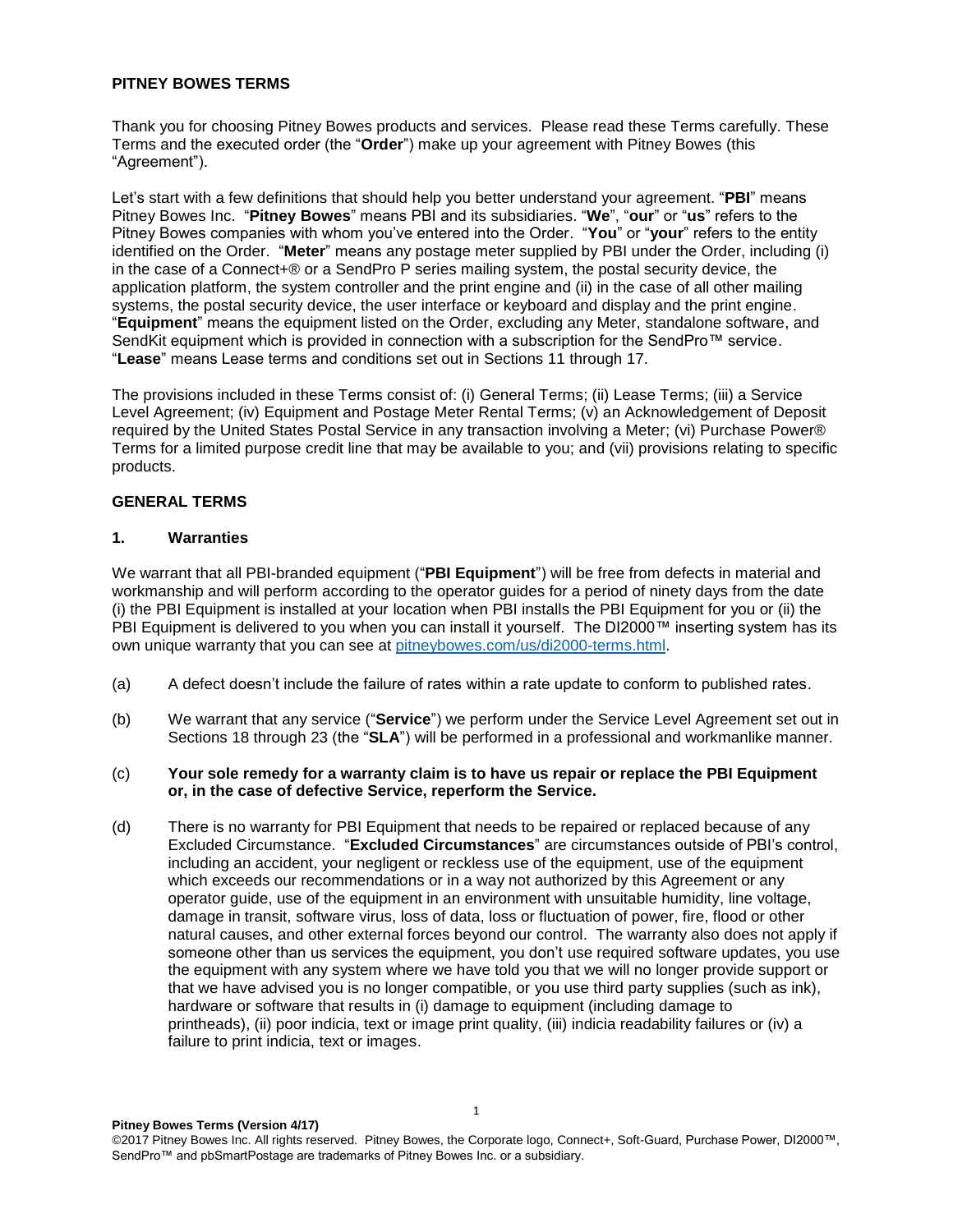- (e) The print engine(s), print engine components, structural components and printed circuit board assemblies supplied with the PBI Equipment may be reclaimed, reconditioned or remanufactured. These items are warranted to perform according to the same standards as the equivalent new item.
- (f) The warranty doesn't cover ink, ink rollers, toner and drum cartridges, ribbons and similar items ("**Consumable Supplies**").
- (g) **EXCEPT AS EXPRESSLY STATED IN THIS AGREEMENT, WE (ON BEHALF OF OURSELF AND OUR SUPPLIERS) MAKE NO OTHER WARRANTIES, EXPRESS OR IMPLIED, INCLUDING ANY WARRANTY OF MERCHANTABILITY OR FITNESS FOR A PARTICULAR PURPOSE AS TO THE EQUIPMENT OR SERVICES. WE MAKE NO REPRESENTATION OR WARRANTY AS TO ANY THIRD PARTY EQUIPMENT. WE AGREE TO PASS THROUGH TO YOU ALL THIRD PARTY EQUIPMENT WARRANTIES TO THE EXTENT PERMITTED.**

### **2. Limitation of Liability**

**OUR TOTAL LIABILITY (INCLUDING ANY LIABILITY OF OUR SUPPLIERS) IS LIMITED TO THE FEES PAID BY YOU FOR THE APPLICABLE EQUIPMENT OR SERVICES. NEITHER WE NOR OUR SUPPLIERS IS LIABLE FOR ANY:** (I) DAMAGE YOU MAY INCUR BY REASON OF YOUR MISUSE OR NEGLIGENT USE OF THE EQUIPMENT OR YOUR NEGLIGENT ACTS OR OMISSIONS OR (II) INDIRECT, INCIDENTAL, CONSEQUENTIAL, OR PUNITIVE DAMAGES OF ANY NATURE WHATSOEVER, INCLUDING COMMERCIAL LOSS, OR LOST PROFITS, DATA OR GOODWILL, FOR ANY MATTER RELATING TO THIS AGREEMENT.

### **3. Default and Remedies**

- (a) If you don't make any payment within three days after the due date, you breach any other obligation under this Agreement or under any other agreement with Pitney Bowes and such breach continues for thirty days after we give you notice or you become insolvent or file for bankruptcy, you will be in default and we may:
	- (i) cancel this Agreement and any other agreements Pitney Bowes has with you;
	- (ii) require you to pay to us immediately all amounts payable under the Lease or other agreements, whether then due or payable in the future;
	- (iii) disable the Meter;
	- (iv) require you to return the Equipment, Meter and software;
	- (v) if you don't return the Equipment, require you to immediately pay to us an amount equal to the value of the Equipment, as determined by us;
	- (vi) charge you a late charge for each month that your payment is late;
	- (vii) charge you a check return fee for payments made by you with insufficient funds; and
	- (viii) pursue any other remedy, including repossessing the Equipment and Meter without notice to you. To the extent permitted by law, you waive any notice of our repossession or disposition of the Equipment or Meter. By repossessing the Equipment or Meter, we aren't waiving our right to collect the balance due.
- (b) You agree to pay all our costs, including attorneys' fees, incurred in enforcing our rights.
- (c) We may suspend any services during any period that your account is more than thirty days past due.

## **4. Taxes**

You agree to pay us for all sales, use, property or other taxes (excluding taxes on net income) related to the Lease or rental agreement based on or measured by your payments, the Equipment, Equipment location, Meter and Meter location. We will determine the amount of all property and similar taxes to be charged to you based on our reasonable valuation of the Equipment or of the Meter, taking into consideration tax rates and depreciation. You agree to pay a tax administrative charge set by us without reference to the tax charged or services performed; such fee and charge won't exceed a total of \$35 per year for each Lease schedule or rental agreement.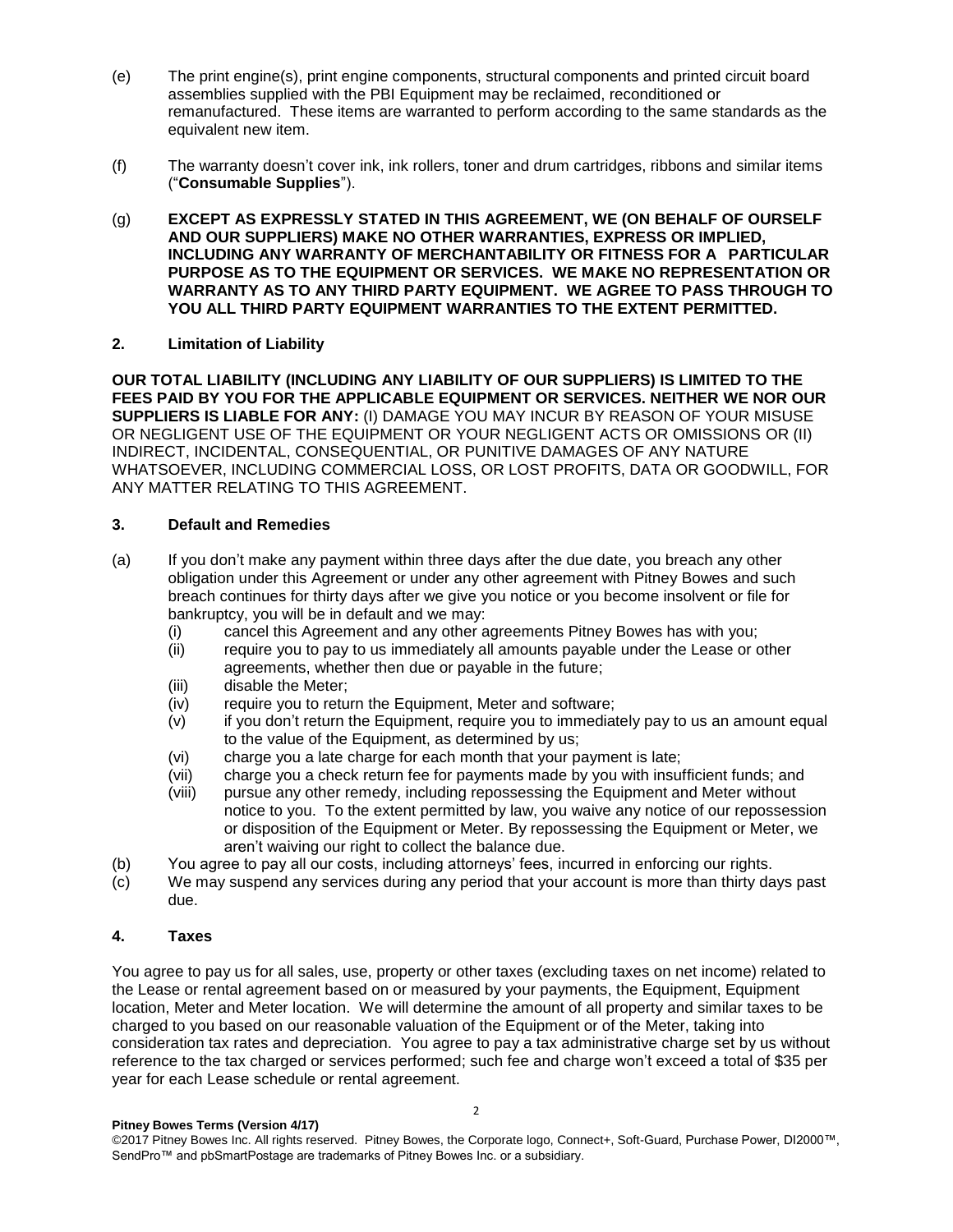# **5. Embedded Software and Subscription Services**

(a) Our Equipment may contain embedded software. For embedded software, you agree that: (i) we and our licensors own the copyrights and other intellectual property to it; (ii) you are licensed only to use it with our Equipment in which it resides; (iii) you won't copy, modify, de-compile, or attempt to unbundle, reverse engineer or create derivative works of it, unless allowed by law; (iv) you won't distribute or disclose it (or any portion) to anyone; and (v) you won't export it in violation of export control laws. The embedded software may contain third party software which is subject to any terms accompanying it. Technical support for embedded software will be given according to the SLA covering the Equipment with the embedded software.

(b) We may offer certain on-demand services to you on a subscription basis according to your Order. Upon your payment of the subscription fees, we grant you a non-exclusive, non-transferable license to access and use the subscription services for the term set forth in the Order for your internal business purposes only. You can't give access to the subscription services to anyone else, or use the subscription services on behalf of anyone else without our written consent. You will comply with all laws, rules and regulations governing your use of the subscription services, including any data protection or privacy laws. You won't use the services to send or store infringing, obscene, threatening or unlawful material or disrupt the use by others of the subscription services, network service or network equipment, and you won't reverse engineer, decompile or disassemble the subscription services. If the subscription services you purchased come with their own terms of use, your use will be covered by those terms. Maintenance and technical support for any on-demand services will be provided under a separate agreement.

## **6. Internet Access Point**

The internet connectivity for the Equipment or Meter may use an internet access point provided by us. You may only use this access point for connectivity between the Equipment or Meter and the internet and for no other purpose. You agree to pay all costs resulting from the use of the access point in violation of this restriction.

## **7. Security Interest**

You grant us a purchase money security interest in the Equipment, any replacements, and any proceeds from the sale of the Equipment, to secure payment of any balance due. We have the right to recover the Equipment if you haven't paid for it. We may file a copy of this Agreement as a financing statement with the State authorities. If you are leasing Equipment, you authorize us to file a Uniform Commercial Code financing statement naming you as debtor/lessee with respect to the Equipment in order to protect our interest in the Equipment.

## **8. Export Laws**

You agree: (i) to comply with all U.S. export control laws and regulations; (ii) not to export, re-export, or transfer any products and technologies received in an Order to any destination or to any person if prohibited by any U.S. law or regulation; and (iii) to immediately notify us in writing if you or one of your affiliates is or becomes listed in any Denied Parties List or if your or any of your affiliates export privileges are denied, suspended or revoked by any U.S. Government entity.

## **9. Analog Connectivity**

**IF YOU USE AN ANALOG CONNECTION FOR YOUR MAILING SYSTEM, YOU ACKNOWLEDGE THAT THE ANALOG CONNECTIVITY IS PROVIDED BY A THIRD PARTY SUPPLIER. NEITHER WE NOR OUR SUPPLIER PROVIDES ANY WARRANTY WITH RESPECT TO THE FUNCTIONALITY OR QUALITY OF THE ANALOG CONNECTION. IF THE THIRD PARTY SUPPLIER NO LONGER PROVIDES ANALOG CONNECTION CAPABILITY, WE WON'T BE RESPONSIBLE FOR PROCURING AN ALTERNATIVE SUPPLIER AND YOU WILL HAVE TO USE A DIGITAL CONNECTION.**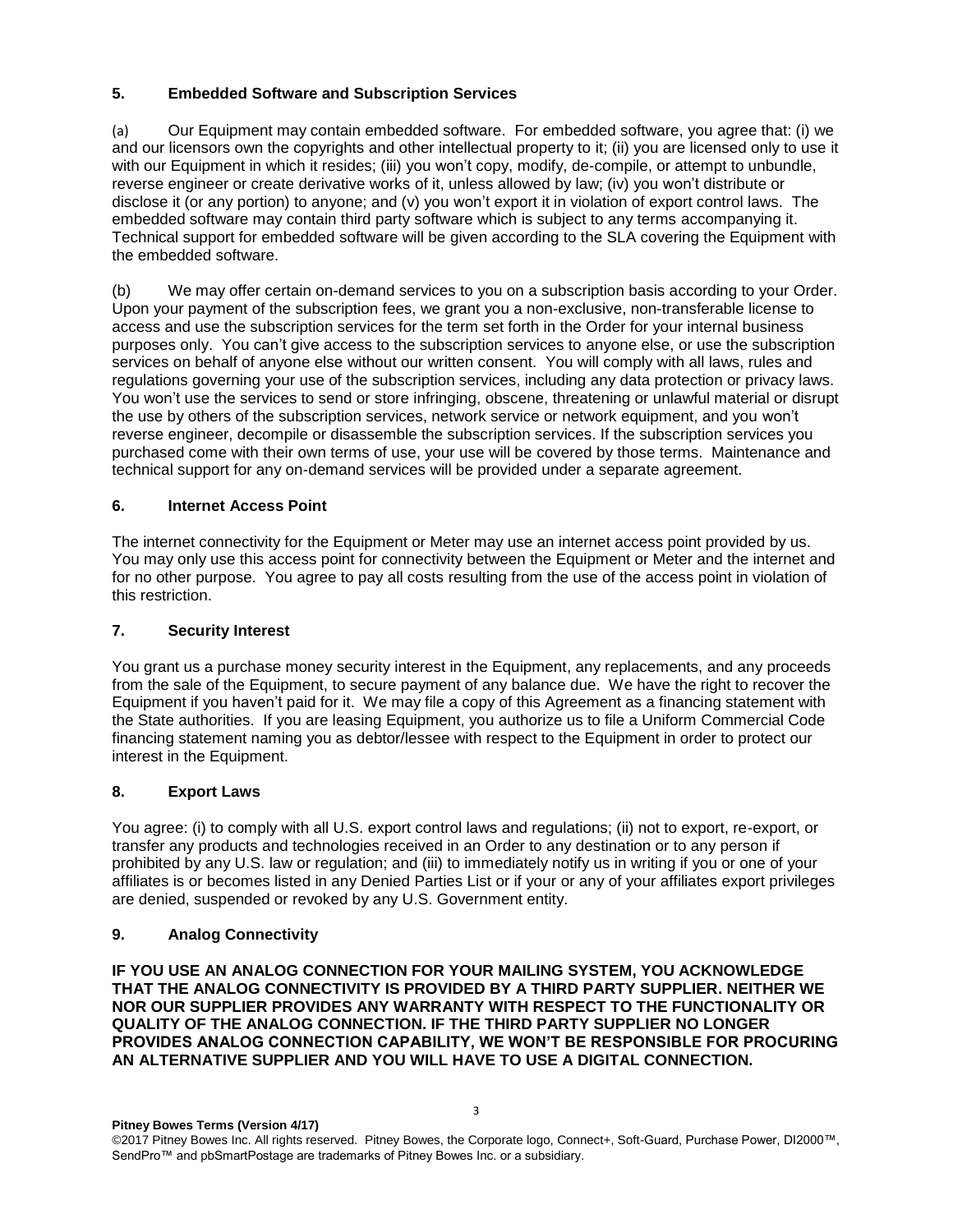### **10. Miscellaneous**

- (a) You agree to use the Equipment and Meter only for business or commercial purposes, and not for personal, family, or household purposes.
- (b) We aren't responsible for any delay or failure to perform resulting from causes outside of our control.
- (c) You may not assign this Agreement without our prior written consent. Any assignment without our consent is void.
- (d) Payments aren't subject to setoff or reduction.

### (e) **ANY LEGAL ACTION YOU FILE AGAINST US MUST BE STARTED WITHIN ONE YEAR AFTER THE EVENT GIVING RISE TO YOUR CLAIM. YOU WAIVE ANY RIGHT TO TRIAL BY JURY IN ANY ACTION RELATED TO THIS AGREEMENT.**

- (f) We can only change this Agreement if we both agree to do so in writing. You may use a purchase order to offer to obtain equipment or services but none of its provisions will modify or supersede these provisions unless we expressly agree in writing. If any provision in this Agreement is found to be invalid or unenforceable, the remaining provisions won't be affected.
- (g) Our respective rights and obligations under Sections 2 (Limitation of Liability), 3 (Default and Remedies) and 4 (Taxes) will survive termination of this Agreement.
- (h) We may deliver any notice and other communication to you under this Agreement by email to the email address that we have on file for you. You agree to the delivery of these notices and other communications by email. We may call you at any number you give to us.
- (i) This Agreement is governed by the laws of the State of Delaware.
- (j) You agree that we can use your name in a client list and identify you as a client when communicating with prospective clients, in each case along with our product or service that you are using. You agree that we can use your name and logo in marketing content, including in an advertising campaign, with your prior consent.

## **LEASE TERMS**

## **11. Lease of Equipment; Provider of Leasing Services**

If you are leasing Equipment, these Lease Terms apply. PBI is the manufacturer of the Equipment. Pitney Bowes Global Financial Services LLC, a wholly-owned subsidiary of PBI ("PBGFS"), provides you with the leasing services. The term of this Lease is the number of months stated on the order (the "**Lease Term**") and begins on the date the Equipment is shipped if we don't install the Equipment, and the date of installation if we install the Equipment. **You may not cancel this Lease for any reason and all payment obligations under this Lease are unconditional.** You understand that we own the Equipment. PBI owns any Meter as USPS regulations require. Except as stated in Section 13, you don't have the right to become the owner of the Equipment at the end of the Lease Term.

### **12. Payment Terms**

We will invoice you quarterly in advance for all payments on the Order, unless the Order says otherwise (each such payment is a "**Periodic Payment**"). You will make each Periodic Payment by the due date shown on our invoice. Your Periodic Payment may include a one-time origination fee, amounts carried over from a previous lease, software license and maintenance fees and other charges. Any Meter rental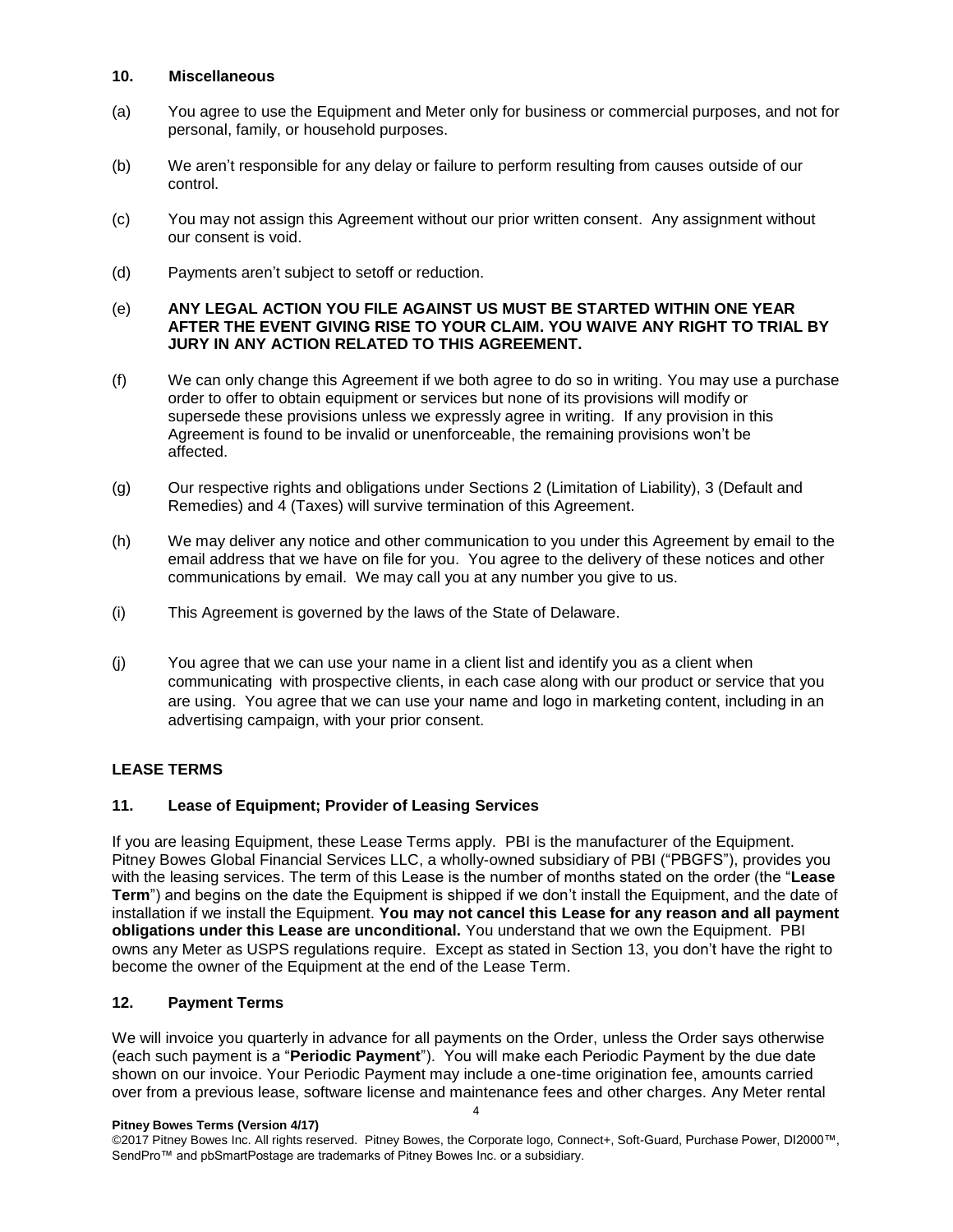fees and SLA fees (collectively "**PBI Payments**") will be included with your Periodic Payment and begin with the start of the Lease Term. After the Lease Term, your Periodic Payment will increase if your PBI Payments increase.

## **13. End of Lease Options**

During the 90 days before your Lease ends, you may, unless you are in default: (i) enter into a new lease with us; (ii) purchase the Equipment "as is, where is" for its fair market value; or (iii) return the Equipment and Meter in their original condition, reasonable wear and tear excepted, and pay us our then applicable processing fee (including any equipment return fee). If you return the Equipment and Meter, you will, as specified by us, either properly pack and return them to us in the return box and with the shipping label provided by us or furnish them to a service carrier specified by us to pick up and ship them to us. If you don't do one of the things listed in clause (i), (ii) or (iii) above, you will be deemed to have agreed to enter into successive month to month extensions of the term of this Lease. You may choose to cancel the automatic extensions at any time by giving us 30 days' written notice. Upon cancellation, you agree to either return all items as provided in this Section 13 or purchase the Equipment.

## **14. WARRANTY AND LIMITATION OF LIABILITY**

**PBI PROVIDES YOU WITH THE LIMITED WARRANTIES IN SECTION 1. PBGFS MAKES NO WARRANTIES, EXPRESS OR IMPLIED, INCLUDING ANY WARRANTY OF MERCHANTABILITY, FITNESS FOR A PARTICULAR PURPOSE, OR FREEDOM FROM INTERFERENCE OR INFRINGEMENT, AND PBGFS ISN'T LIABLE FOR ANY LOSS, DAMAGE (INCLUDING INCIDENTAL, CONSEQUENTIAL OR PUNITIVE DAMAGES) OR EXPENSE CAUSED DIRECTLY OR INDIRECTLY BY THE EQUIPMENT.**

## **15. Equipment Obligations**

You will keep the Equipment free from liens and in good condition and working order. We may inspect the Equipment and related maintenance records. You may not move the Equipment from the location specified on the Order without our prior written consent.

### **16. Risk of Loss and ValueMAX®Program**

- (a) You bear the entire risk of loss to the Equipment from the date of shipment by us until the Equipment is returned to, and received by, us, regardless of cause, ordinary wear and tear excepted ("**Loss**"). No Loss will relieve you of any of your obligations under this Lease. You must immediately notify us in writing of any Loss. To protect the Equipment from loss, you will either: (i) keep the Equipment insured against Loss for its full replacement value under a comprehensive policy of insurance or other arrangement that is reasonably satisfactory to us ("**Insurance**"); or (ii) be enrolled in PBGFS' ValueMAX program described in paragraph (b) below.
- (b) YOU MUST CALL US AT 1-800-732-7222 AND PROVIDE US WITH EVIDENCE OF INSURANCE IF YOU DO NOT WISH TO BE ENROLLED IN THE VALUEMAX PROGRAM. If you don't provide evidence of Insurance and haven't previously enrolled in our equipment replacement program (ValueMAX), we may include the Equipment in the ValueMAX program and charge you a fee, which we will include as an additional charge on your invoice. We will provide written notice reminding you of your Insurance obligations described in paragraph (a) above. If the Equipment is included in the ValueMAX program and any damage or destruction to the Equipment occurs (other than from your gross negligence or willful misconduct, which is not covered by ValueMAX), we will (unless you are in default) repair or replace the Equipment. We aren't liable to you if we terminate the ValueMAX program. By providing the ValueMAX program, we aren't offering or selling you insurance; accordingly, regulatory agencies haven't reviewed this Lease, this program or its associated fees, nor are they overseeing our financial condition.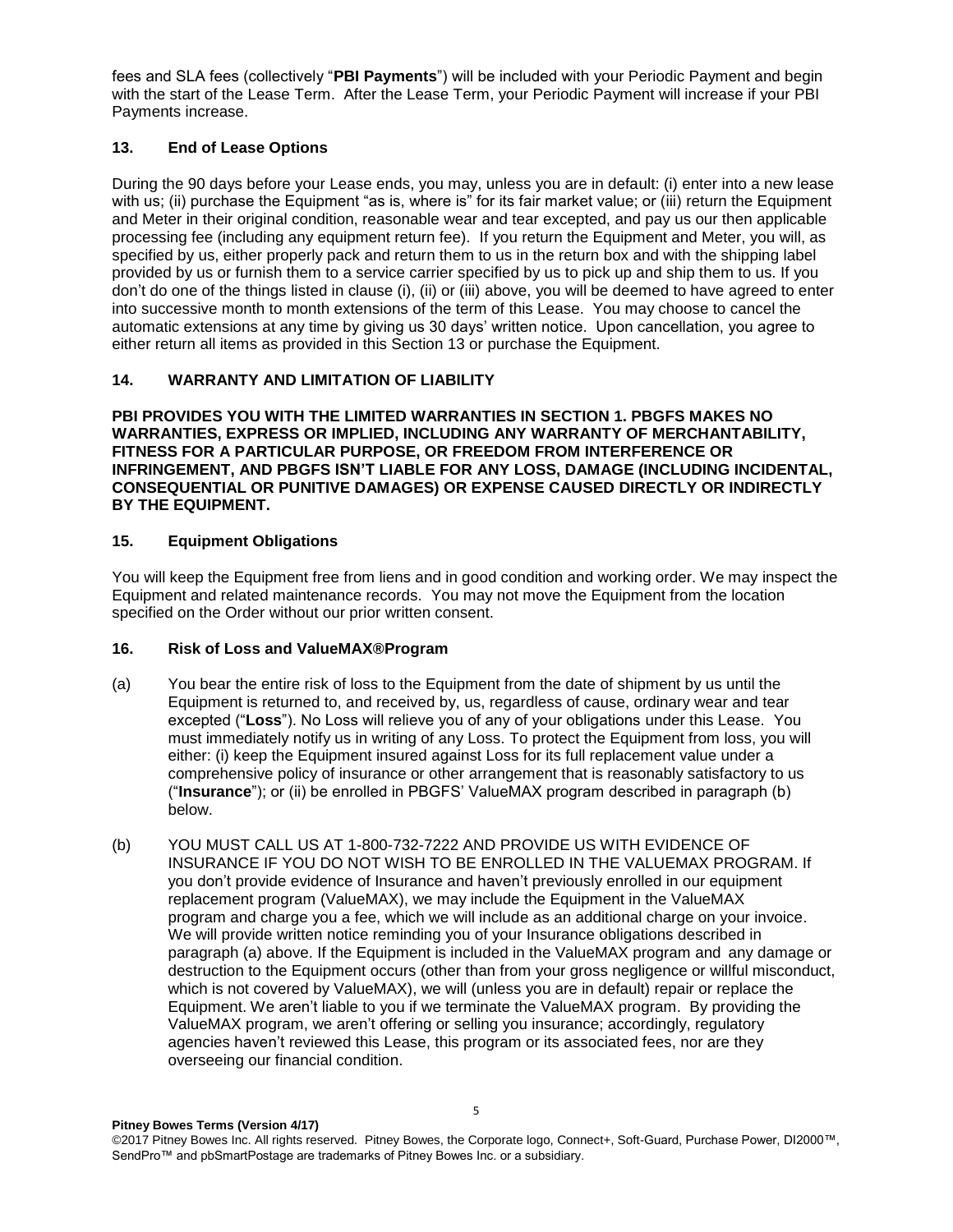### **17. Other Lease Terms**

- (a) If more than one lessee is named in this Lease, liability is joint and several. You, and any guarantor signing the Order or any documents executed in connection with this Lease, agree to furnish us financial information upon request. Each of these persons authorizes us to obtain credit reports on them now and in the future.
- (b) You may not assign or sublet the Equipment, the Meter or this Agreement without our prior written consent. Any assignment without our consent is void. We may sell or assign all or part of this Lease or the Equipment but it will not affect your rights or obligations.
- (c) We will provide you with a welcome letter by email.

## **SERVICE LEVEL AGREEMENT**

## **18. Applicability of SLA**

This SLA section applies to you if we have entered into an agreement to provide service for any Equipment we lease, rent or sell on the Order, excluding any DI2000™ (the covered equipment is called "**Covered Equipment**").

## **19. Service Level Options**

(a) (i) If you sign up for **Standard SLA** on the Order, PBI will provide at its option either repair or replacement services for the Covered Equipment during the Initial Service Term or any Renewal Service Term (each term as defined in Section 20) (the "**Service Term**"). You are also entitled to: (x) replacement printheads for Covered Equipment without additional charge, except for printheads which need to be replaced as a result of any Excluded Circumstance; and (y) two preventative maintenance service calls per calendar year. PBI will notify you when preventative maintenance is due or you can request preventative maintenance service. If your Covered Equipment needs repair, PBI may provide repair by remote access, diagnostics and service and/or by on-site repair service. Repair service is provided only for damage resulting from normal wear and tear. Repair service may include the use of new, reconditioned, or remanufactured parts and assemblies. PBI will provide parts or assemblies for discontinued equipment (or equipment not marketed as new) only if available. If PBI deems it necessary, PBI will dispatch a service technician to arrive at your location for on-site service. You won't incur hourly charges unless service is performed outside Normal Working Hours, which will be done only with your consent. "**Normal Working Hours**" means 8 a.m. – 5 p.m., Monday – Friday, excluding PBIobserved U.S. holidays, in the time zone where the Equipment or other items are located.

(ii) If PBI determines that replacement of Covered Equipment is necessary, PBI will, at no additional cost to you, promptly ship new, reconditioned, or remanufactured equipment of the same or a functionally equivalent model to replace the affected Covered Equipment. Unless PBI instructs you otherwise, within five days of receiving the replacement equipment, you must pack the Covered Equipment to be replaced in the shipping carton that contained the replacement equipment, place the pre-paid return address label on the carton, and return it to PBI. You are responsible for the Covered Equipment until PBI receives it.

(b) If you are eligible to receive **Performance SLA** under our policies and you sign up for Performance SLA on the Order, you will be entitled to receive: (i) all coverage provided under Standard SLA; (ii) one two-hour application consultation for your mailing and shipping needs; and (iii) admission for one person to a PBI mail management seminar. If PBI determines that on-site service is necessary, PBI will use commercially reasonable efforts to have a service technician on-site (during Normal Working Hours only) within 4 hours or 8 hours, as specified on the Order, after PBI has determined that it can't resolve the issue remotely (the "**Response Time Commitment**"). The Response Time Commitment relates solely to the arrival of a technician at your location. It isn't a guaranteed resolution of the problem within the Response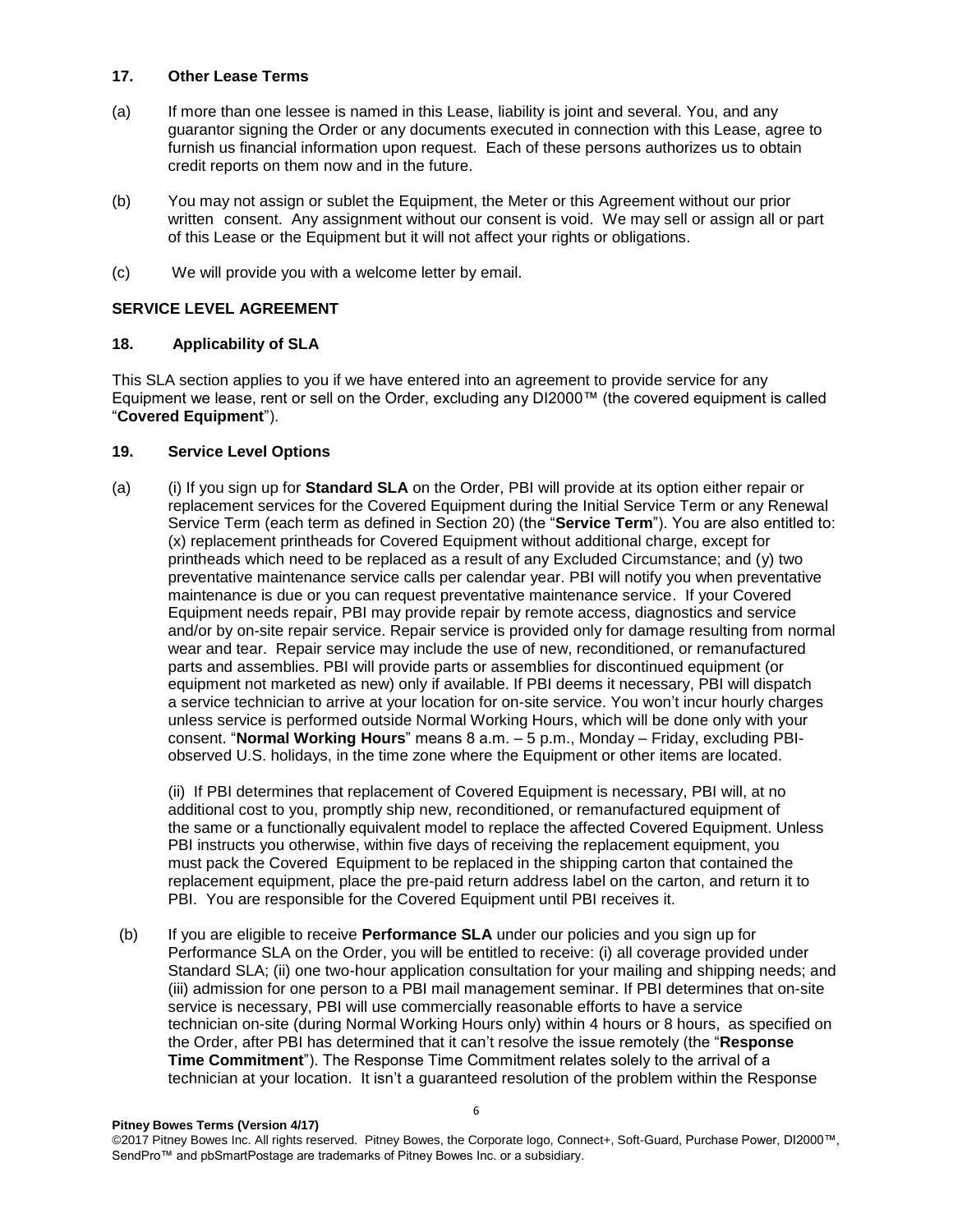Time Commitment period, and it doesn't guarantee that all parts necessary to make a repair will be on-site within this time frame. The Response Time Commitment does not apply to Service designated as service by replacement, relocation services, software maintenance, preventative maintenance, operator training, or other services not essential to repair the Covered Equipment. If the Covered Equipment is moved from its original location, PBI may, at its option, remove the Response Time Commitment. If this happens, you will receive Standard SLA and we will adjust the SLA charges payable by you appropriately. If we don't meet the Response Time Commitment, we will provide you with a credit equal to the difference between the cost of Standard SLA and Performance SLA for three months. In order to receive this credit, you must use a credit request form which you can obtain from your service technician or by calling the Customer Care Center. The credits are limited to credits for four failures to meet the Response Time Commitment in any twelve-month period during the Service Term. **These remedies are your sole remedy for PBI's failure to meet the Response Time Commitment.**

### **20. Service Term**

PBI will provide you with Service for twelve months, if you don't have a Lease, or for the Lease Term, if you are leasing Equipment (the "**Initial Service Term**"). **SERVICE AUTOMATICALLY RENEWS FOR CONSECUTIVE ONE YEAR TERMS (EACH A "RENEWAL SERVICE TERM") UNLESS YOU TERMINATE YOUR SERVICE AS PROVIDED BELOW OR THE LEASE EXPIRES OR IS TERMINATED OR THE RENEWAL IS PROHIBITED BY LAW.** If you don't wish to renew Service, you must deliver a written notice (the "**Termination Notice**") at least sixty days prior to the renewal of the term to us at 2225 American Drive, Neenah, WI 54956. Your Termination Notice must include your customer account number and lease number (if applicable). PBI reserves the right not to renew your SLA for any reason.

## **21. SLA Fees**

You will pay the SLA fees for the Initial Service Term and any Renewal Service Term(s). We may increase the SLA fees after the Initial Service Term, and any increases will be reflected on your invoice. If you receive service for repairs caused by any Excluded Circumstance, PBI will charge you for the service at PBI's current hourly rates and for any required parts. If you exceed the cycle volume of your Equipment specified on the Order, PBI may bill you for the additional cycles over the specified cycle volume (the additional cycles are called the "Overage"). The charge will be determined by reference to the rate in effect at the time that we determine that an Overage exists.

### **22. Service Changes**

PBI may modify its Service by giving written notice to you (a "**Service Change Notice**"), which will state whether the change is material. After receiving a Service Change Notice, if the change is material, you may terminate Service by giving us a termination notice at the address indicated in Section 20.

### **23. Additional Service Terms**

You can't elect to have Service apply to some but not all of the items of Equipment. Service doesn't include services and repairs that are made necessary due to any Excluded Circumstance. Service excludes the supply of postal and carrier rate changes and Consumable Supplies. If you replace any of your Covered Equipment during the Service Term, and the replacement Equipment qualifies for Services, PBI will automatically enroll you for maintenance coverage on the new Equipment at PBI's then current annual rates. If you acquire an attachment, or add a unit, to your Covered Equipment, PBI will provide coverage for each attachment or unit which we determine qualifies for coverage under the SLA and adjust your rate accordingly. If you choose not to continue coverage on the replacement Equipment, attachment or unit, you may cancel Service for the item within thirty days of the date of your initial invoice for the item from PBI. If you cancel, any further maintenance or repair services on the Equipment, attachment or unit will be subject to PBI's current rates. Standard SLA will apply to rented Equipment at no additional charge.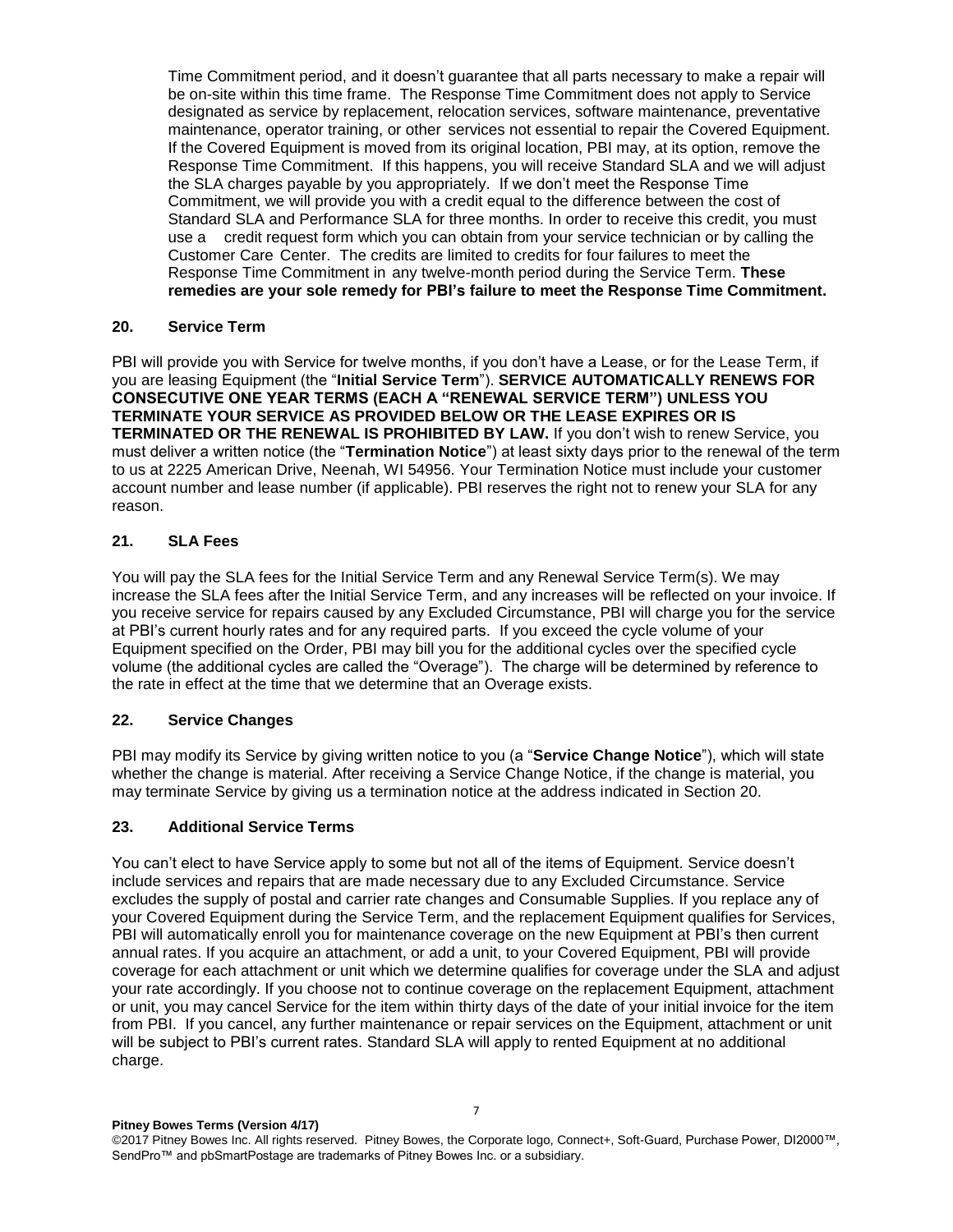### **EQUIPMENT AND POSTAGE METER RENTAL TERMS**

### **24. Rental**

If you aren't leasing the Equipment and paying for it in your lease payment to PBGFS, we will invoice you the Equipment and Meter rental ("rental") fees listed on the Order. After the period listed on the Order (the "**Initial Term**"), we may increase the rental fees upon 30 days' prior written notice. When you receive notice of an increase, you may terminate your rental only as of the date the increase becomes effective.

## **25. Postage**

You may transfer funds to The Pitney Bowes Bank, Inc. (the "Bank") for deposit into your Postage By Phone® Reserve Account that you maintain with the Bank (your "**Reserve Account"**) or you may transfer funds to the United States Postal Service (the "**USPS**") through a lockbox bank (a "**Lockbox Bank**"). See the "USPS Acknowledgment of Deposit" below for more information. Until the end of the Initial Term, we may charge you a fee of up to \$15.00 for refilling your postage. After the Initial Term, we may increase postage refill fees upon 30 days prior written notice. If you participate in any PBI, PBGFS, or Bank postage advance programs (such as Purchase Power®), we will advance payment on your behalf to the USPS, subject to repayment by you under the terms of the postage advance program and billed separately from your rental fees.

### **26. Meter Repair or Replacement; Meter Care and Risk of Loss**

If the Meter malfunctions or fails due to reasons other than an Excluded Circumstance, we will repair or replace the Meter. You agree to take proper care of the Meter(s), as stated in this Agreement and any user documentation. You assume all risk of loss or damage to the Meter(s) while you have possession.

## **27. Terms of Use of Meter; Federal Regulations**

You may use the Meter solely for the purpose of processing your mail, provided that you are authorized by the USPS to use the Meter, and that you comply with (i) this Agreement, (ii) any operator guide and (iii) all USPS regulations. You agree to use only attachments or printing devices authorized by us. You must receive our written consent before moving the Equipment or Meter to a different location. Federal regulations require that we own the Meter. Tampering with or misusing the Meter is a violation of federal law. Activities of the USPS, including the payment of refunds for postage by the USPS to clients, will be made in accordance with the current Domestic Mail Manual. If the Meter is used in any unlawful scheme, or isn't used for any consecutive 12 month period, or if you take the Meter or allow the Meter to be taken outside the United States without proper written permission of USPS Headquarters, or if you otherwise fail to abide by the postal regulations and this Agreement regarding care and use of the Meter, then this Agreement and any related Meter rental may be revoked. You acknowledge that any use of this Meter that fraudulently deprives the USPS of revenue can cause you to be subject to civil and criminal penalties applicable to fraud and/or false claims against the United States. The submission of a false or fraudulent statement can result in imprisonment of up to 5 years and fines of up to \$10,000 (18 U.S.C. 1001) and a civil penalty of up to \$5,000 plus an assessment of twice the amount falsely claimed (3 U.S.C. 3802). The mailing of matter bearing a fraudulent postage meter imprint is an example of a violation of these statutes. You are responsible for immediately reporting (within 72 hours or less) the theft or loss of the Meter to us. Failure to comply with this notification provision in a timely manner may result in the denial of refund of any funds remaining on the Meter at the time of loss or theft. You understand that the rules and regulations regarding the use of this Meter as documented in the Domestic Mail Manual may be updated from time to time by the USPS and it is your obligation to comply with any rules and regulations regarding its use.

### **28. Rate Updates and Soft-Guard® Program**

Your Meter or Equipment may require periodic rate updates that you will obtain under our Soft-Guard program. Under the Soft-Guard program, we will provide up to 6 rate updates during each 12 month period following the date of installation of the Equipment. We will provide rate updates only if required due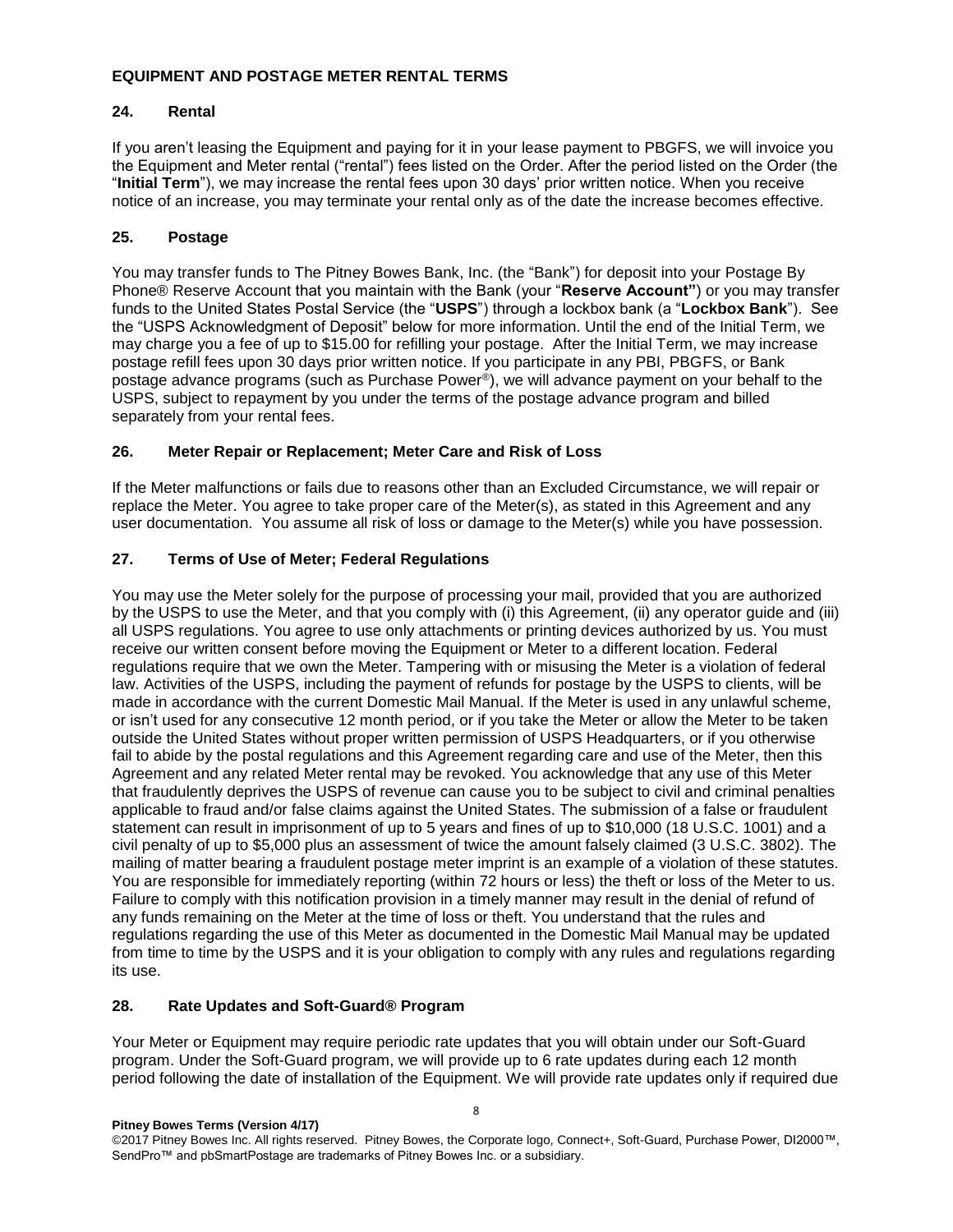to a postal or carrier change in rate, service, ZIP Code™ or zone change. The Soft-Guard program doesn't cover any change in rates due to custom rate changes, new classes of carrier service, or a change in ZIP Code or zone due to equipment relocation. If you have received the maximum number of rate updates under the Soft-Guard program, you will be billed separately for any additional rate update we provide. We won't be responsible for any losses arising out of or resulting from the failure of rating or software downloads to conform to published rates.

## **29. Collection of Information**

You authorize us to access and download information from your Meter. We may disclose this information to the USPS or other authorized governmental entity. We won't share with any third parties (except the USPS or other governmental entity) individually identifiable information that we obtain about you in this manner unless required to by law or court order. We may elect to share aggregate data about our clients' postage usage with third parties.

## **30. Value Based Services**

Value based services are services the USPS provides, including e-Return Receipt and USPS Confirmation Services. Any fees the USPS charges for these services are your responsibility to pay for and are payable the same way that you pay for postage. The USPS is solely responsible for its services. We are not responsible for any malfunctions of any part of the communication link connecting the Meter with the USPS data system. We have the right to terminate the value based services if the USPS discontinues offering the service or you breach your obligations under this Agreement and fail to cure the breach within thirty days after you have been notified in writing.

## **USPS ACKNOWLEDGMENT OF DEPOSIT**

## **31. Acknowledgement of Deposit**

This section of the agreement provides you with the sections that the USPS requires we include in any agreement where we are renting a meter. The USPS requires that we use specific language. The "acknowledgement of deposit" terms are as follows:

- (a) In connection with your use of a Postage Evidencing System as defined in the Code of Federal Regulations ("**CFR**"), you may transfer funds to the USPS through a Lockbox Bank for the purpose of prepayment of postage on Postage Evidencing Systems, generating evidence of postage, both PC Postage and meters (a "**Deposit**"), or you may transfer funds to the Bank for deposit into your Reserve Account.
- (b) To the extent you deposit funds in advance of the use of any evidence of postage, you may make Deposits in the Lockbox Bank account identified as "United States Postal Service CMRS-PB" or make deposits in your Reserve Account, in either case through electronic means, including Automated Clearinghouse Transfers. The USPS may, at its discretion, designate itself or a successor as recipient of Deposits made by you to the Lockbox Bank account described above.
- (c) Any deposit made by you in your Reserve Account is subject to the Postage By Phone® Reserve Account – Agreement and Disclosure Statement governing your Reserve Account.
- (d) Any Deposit made by you in the Lockbox Bank account shall be credited by the USPS only for the payment of evidence of postage. Such Deposits may be commingled with Deposits of other clients. You shall not receive or be entitled to any interest or other income earned on such Deposits.
- (e) The USPS will provide a refund to you for the remaining account balances of Deposits held by the USPS. These refunds are provided in accordance with the rules and regulations governing deposit of funds for evidence of postage, published in the CFR.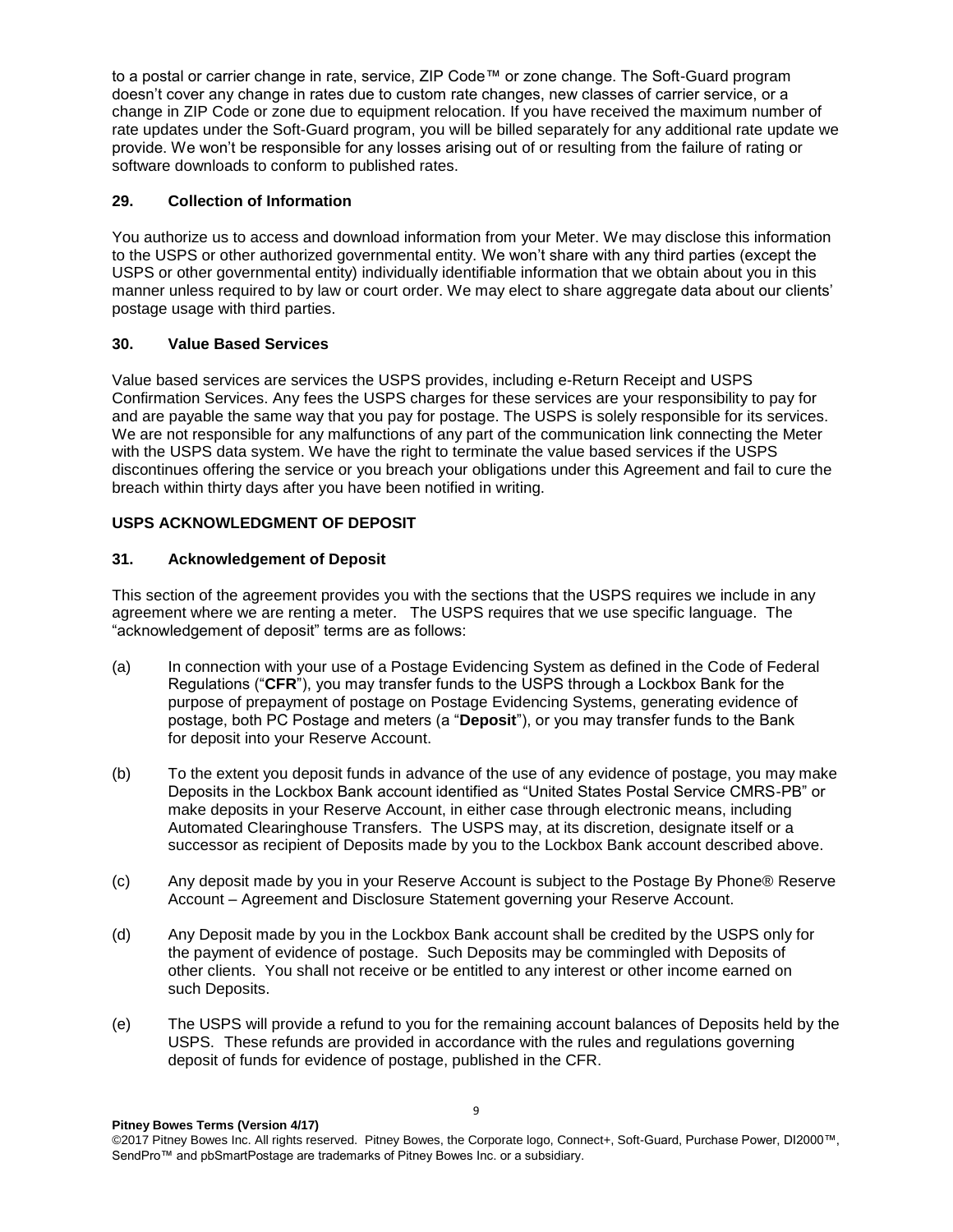- (f) The Lockbox Bank, which shall collect funds on behalf of the USPS, shall provide PBI, on each business day, information as to the amount of each Deposit made to the USPS by you, so that PBI can update its records.
- (g) PBI may deposit funds on your behalf. The USPS will make no advances of funds to you. Any relationship concerning advances of funds is between you and PBI, PBGFS and/or the Bank.
- (h) You acknowledge that the terms of this Acknowledgement may be changed, modified, or revoked by the USPS, with appropriate notice.
- (i) Postal Regulations governing the deposit of funds are published in the CFR or its successor. You acknowledge that you shall be subject to all applicable rules, regulations, and orders of the USPS, including future changes to such rules, regulations, and orders, and such additional terms and conditions as may be determined in accordance with applicable law. The USPS rules, regulations, and orders shall prevail in the event of any conflict with any other terms and conditions applicable to any Deposit.

### **PURCHASE POWER® TERMS**

#### **32. Purchase Power Program**

(a) The Purchase Power credit line is a product of the Bank and is not available to individuals for personal, family, or household purposes. In order to participate in the Purchase Power program (the "**Program**"), you must provide the information described in paragraph (h) below. You will receive a set of more specific provisions for the Program within thirty days of the date of this Agreement.

(b) Your Purchase Power account (the "**Account**") will be charged for the amount of postage, products, and services requested and the related fees, if applicable. Unless prohibited by law, you agree to pay the fees and charges of which the Bank has given you notice, including those relating to: (i) applicable transaction or overage fees;(ii) your failure to pay in a timely manner; (iii) your exceeding your credit line; and (iv) fees attributable to the return of any checks.

(c) You will receive a billing statement for each billing cycle in which you have activity in the Account. The Bank may deliver any statement electronically to the email address that is on file for you. Payments are due by the due date shown on your billing statement. You may pay the entire balance due or a portion of the balance, provided that you pay at least the minimum payment shown on the statement. In the event of a partial payment, you will be responsible for the unpaid balance.

(d) (i) By using the Program, you agree that whenever there is an unpaid balance outstanding on the Account which is not paid in full by the due date shown on your billing statement, the Bank will charge you, and you will pay, interest on the unpaid balance of the Account from time to time, for each day from the date the transaction is posted to the Account until the date the unpaid balance is paid in full, at a variable rate equal to the Annual Percentage Rate applicable to the Account from time to time. (ii) The Annual Percentage Rate applicable to the Account will be: the greater of (x) 22% and (y) the sum of the highest "Prime Rate" published in the "Money Rates" section of *The Wall Street Journal* on the last business day of the month and the margin set forth below (the sum of the margin and the Prime Rate is herein called the "Floating Rate"). The Annual Percentage Rate will be adjusted on a monthly basis based on any fluctuation in the Floating Rate, if applicable. Any change in the Annual Percentage Rate based on the calculation described in this section will become effective on the first day of your next billing cycle. (iii) The margin which will be added to the Prime Rate to determine the Floating Rate will be 14.75% (using the Prime Rate in effect as of December 31, 2015, the daily periodic rate would be .05000%and the corresponding annual percentage rate would be 18.25%). (iv) The Account balance that is subject to a finance charge each day will include (x) outstanding balances, minus any payments and credits received by the Bank on the Account that day, and (y) unpaid interest, fees, and other charges on the Account. (v) The Bank will charge a minimum finance charge of \$1.00 in any billing cycle if the finance charge as calculated above is less than \$1.00. (vi) Each payment that you make will be applied to reduce the outstanding balance of the Account and replenish your available credit line. (vii) The Bank may refuse to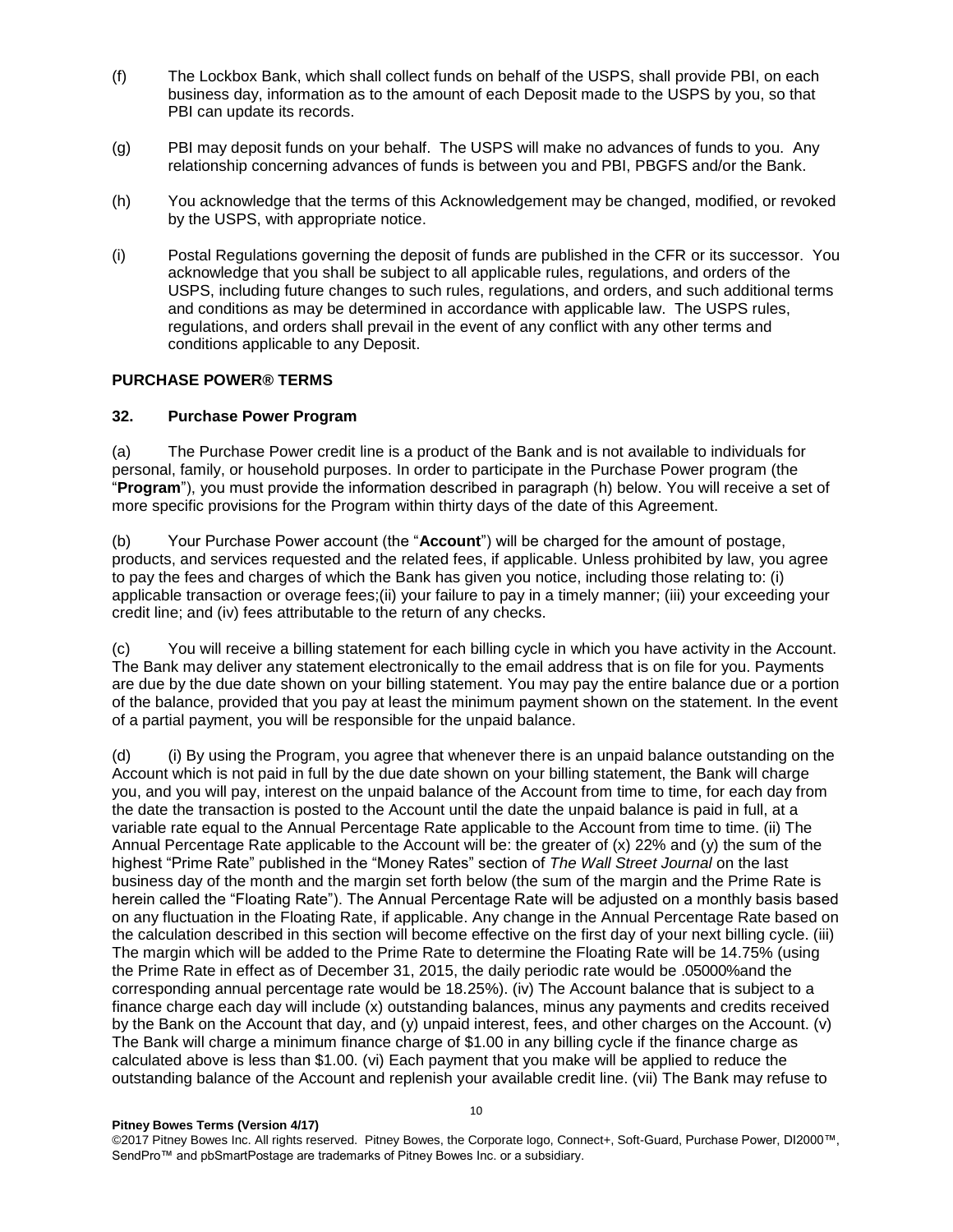extend further credit if the amount of a requested charge plus your existing balance exceeds your credit limit.

(e) The Bank may at any time close or suspend the Account, and may refuse to allow further charges to the Account. Cancellation or suspension will not affect your obligation to pay any amounts you owe.

(f) The Bank can amend any of the provisions and terms related to the Program at any time by written notice to you (including by electronic notice via the email address that is then on file for you). You are consenting to electronic delivery of any amendments to the Program terms. Each time you use the Program, you are signifying your acceptance of the terms then in effect. An amendment becomes effective on the date stated in the notice and will apply to any outstanding balance on the Account. The Bank may terminate the Program at any time and will notify you in the event of any termination. Any outstanding obligation will survive termination of the Program.

(g) The Program and any advances are governed by and construed in accordance with the laws of the State of Utah and applicable federal law.

(h) Federal law requires financial institutions to obtain, verify and record information that identifies each person who opens an account. The Bank asks that you provide identifying information, including your address and taxpayer identification number. The Bank may also ask for additional identifying information, where appropriate, including asking that your representative who is opening the Account provide his/her name, address, date of birth, driver's license and/or other documents and information that will allow the Bank to identify him/her.

## **PRODUCT SPECIFIC TERMS**

## **33. PBSmartPostageTerms of Use**

If you have ordered pbSmartPostage, your use of that product will be subject to the Terms of Use which are available at [pitneybowes.com/us/license-terms-of-use/smart-postage-terms-and-conditions.html](http://www.pitneybowes.com/us/license-terms-of-use/smart-postage-terms-and-conditions.html) and are incorporated by reference. Your use of pbSmartPostage is entirely governed by the pbSmartPostage Terms of Use and any other provisions of these Pitney Bowes Terms will not apply to your use.

## **34. Relay™ Communications HubTerms**

If you have ordered services under the Relay Communications Hub, your use of those services will be subject to the Relay Communications Hub Terms which are available at [pitneybowes.com/us/license](http://www.pitneybowes.com/us/license-terms-of-use/relay)[terms-of-use/relay](http://www.pitneybowes.com/us/license-terms-of-use/relay) and are incorporated by reference. Your use of services under the Relay Communications Hub is entirely governed by the Relay Communications Hub Terms and any other provisions of these Pitney Bowes Terms will not apply.

### **35. SendPro™ Terms**

If you are acquiring a SendPro subscription: (i) without SendKit equipment, your use of the product will be subject to the Terms of Use which are available at [pitneybowes.com/us/license-terms-of-use/sendpro](http://www.pitneybowes.com/us/license-terms-of-use/sendpro-subscription.html)[subscription.html;](http://www.pitneybowes.com/us/license-terms-of-use/sendpro-subscription.html) and (ii) with SendKit equipment, your use of the product will be subject to Terms Of Use which are available at [pitneybowes.com/us/license-terms-of-use/sendpro-term.html.](http://www.pitneybowes.com/us/license-terms-of-use/sendpro-term.html) The applicable Terms of Use are incorporated by reference.

Your use of the SendPro application is entirely governed by the SendPro Terms of Use and any other provisions of these Pitney Bowes Terms will not apply to your use.

## **36. DI2000 Inserting System Terms**

Certain provisions which apply when you purchase, lease or rent a DI2000 inserting system and when you purchase a service plan for it are set forth at [pitneybowes.com/us/di2000-terms.html](http://www.pitneybowes.com/us/di2000-terms.html) and are incorporated by reference. Those provisions govern to the extent that they are inconsistent with the other terms of this Agreement.

### **37. PBBackup and PC-Backup Service Terms**

**Pitney Bowes Terms (Version 4/17)**